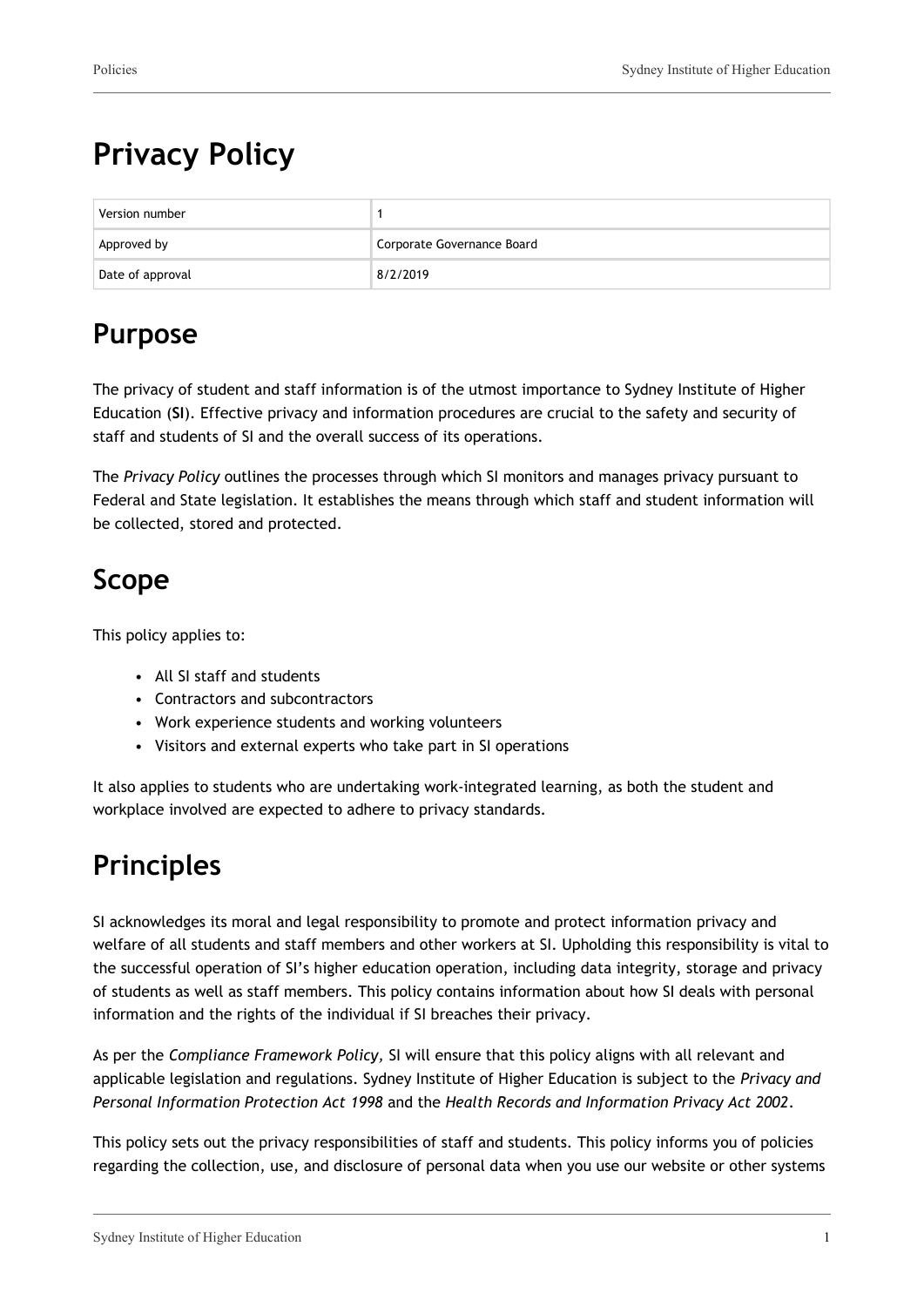and the choices you have associated with that data.

### **Procedures**

Service includes the SI website and the SI mobile application as well as Learning Management System and other administrative systems (the "Service").

### **Types of Data Collected**

#### **Personal Data**

While studying at SI, we will ask you to provide personal information for admission and learning purposes and students may provide health related information as part of seeking disability support or special consideration.

#### **Other Data**

While using our Service, we may ask you to provide us with certain personally identifiable information that can be used to contact or identify you ("Personal Data"). Personally identifiable information may include, but is not limited to:

- Student identification number
- First name and last name
- Email address
- Address, State, Province, Post code, City
- Cookies and Usage Data
- Usage Data
- Other personal information or data

We may also collect information that your browser sends whenever you visit our Service or when you access the Service by or through a mobile device ("Usage Data").

This Usage Data may include information such as your computer's Internet Protocol address (e.g. IP address), browser type, browser version, the pages of our Service that you visit, the time and date of your visit, the time spent on those pages, unique device identifiers and other diagnostic data.

When you access the Service by or through a mobile device, this Usage Data may include information such as the type of mobile device you use, your mobile device unique ID, the IP address of your mobile device, your mobile operating system, the type of mobile Internet browser you use, unique device identifiers and other diagnostic data.

#### **Tracking & Cookies Data**

We use cookies and similar tracking technologies to track the activity on our Service and hold certain information.

Cookies are files with small amount of data which may include an anonymous unique identifier. Cookies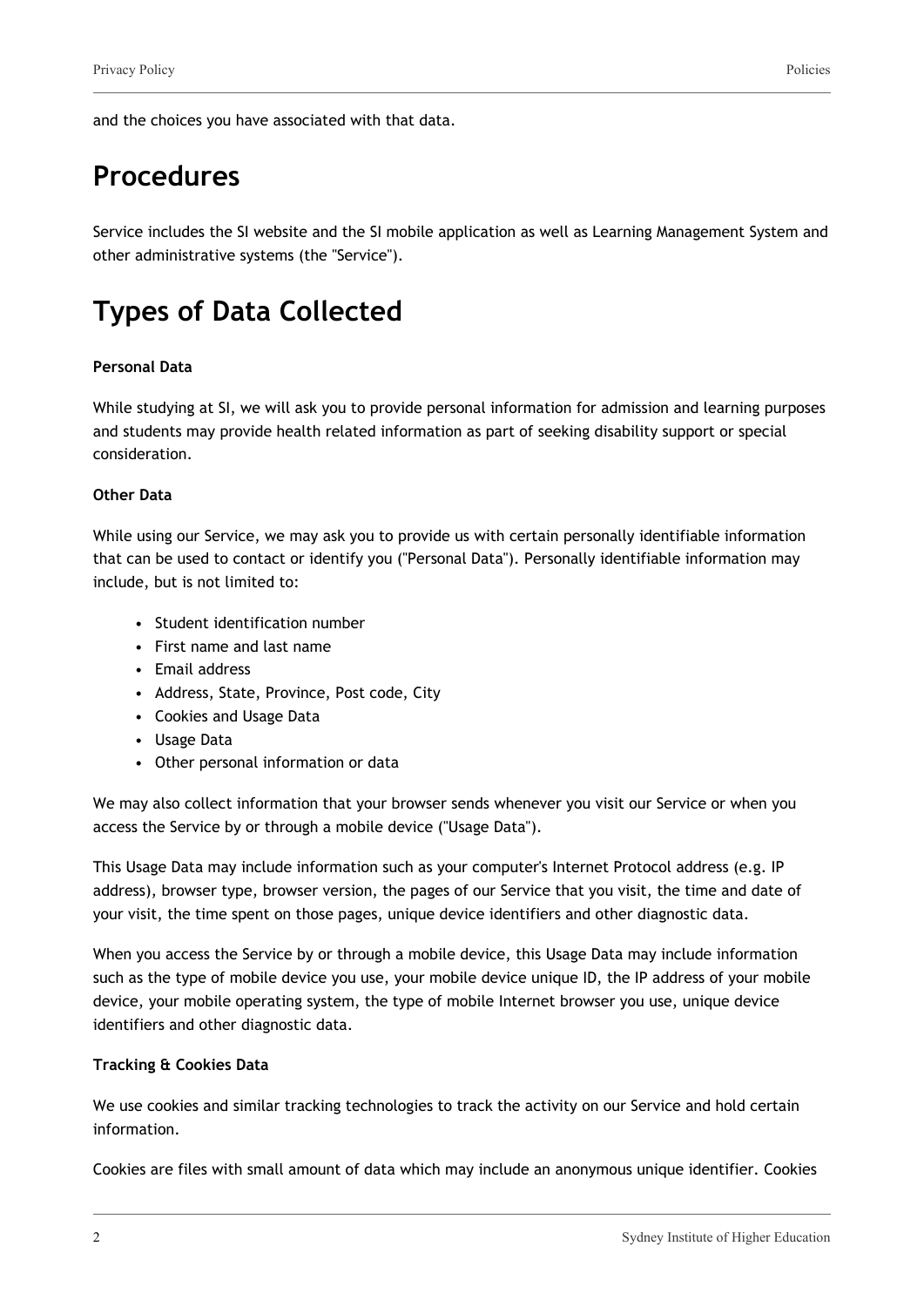are sent to your browser from a website and stored on your device. Tracking technologies also used are beacons, tags, and scripts to collect and track information and to improve and analyse our Service.

You can instruct your browser to refuse all cookies or to indicate when a cookie is being sent. However, if you do not accept cookies, you may not be able to use some portions of our Service.

Examples of Cookies we use:

- **Session Cookies.** We use Session Cookies to operate our Service.
- **Preference Cookies.** We use Preference Cookies to remember your preferences and various settings.
- **Security Cookies.** We use Security Cookies for security purposes.

### **Use of Data**

#### **Personal Data**

SI collects and holds personal information about you and your application, enrolment, candidature, academic progression, graduation and the provision of services to you. SI will collect your personal information during the enrolment process and throughout your time as a student with SI. After your enrolment, when you are using SI websites, or requesting or applying for a SI service, you may be asked to provide information about yourself such as your student ID, name, contact details or other personal information.

SI will mainly collect information directly from you. There may be circumstances where information may be provided on your behalf, such as from the Universities Admissions Centre ('UAC') or, if you have applied for a sponsorship or admission through an agent. SI will only collect information from other sources with your consent or in accordance with the law.

Personal information about you, in hardcopy or digital format, is stored in systems owned and managed by SI or in systems under license or by agreement. These service providers are bound by SI's privacy and security requirements. SI retains your personal information in accordance with the *State Records Act 1998* (NSW).

#### **Other Data**

Sydney Institute of Higher Education uses the collected data for various purposes:

- for the purpose for which it was collected (such as to meet the object and functions of Sydney Institute of Higher Education)
- for a directly related purpose
- when we have the appropriate consent to do so; or
- as otherwise required, permitted or authorised by law.

#### In addition, information is collected

- To provide and maintain the Service
- To notify you about changes to our Service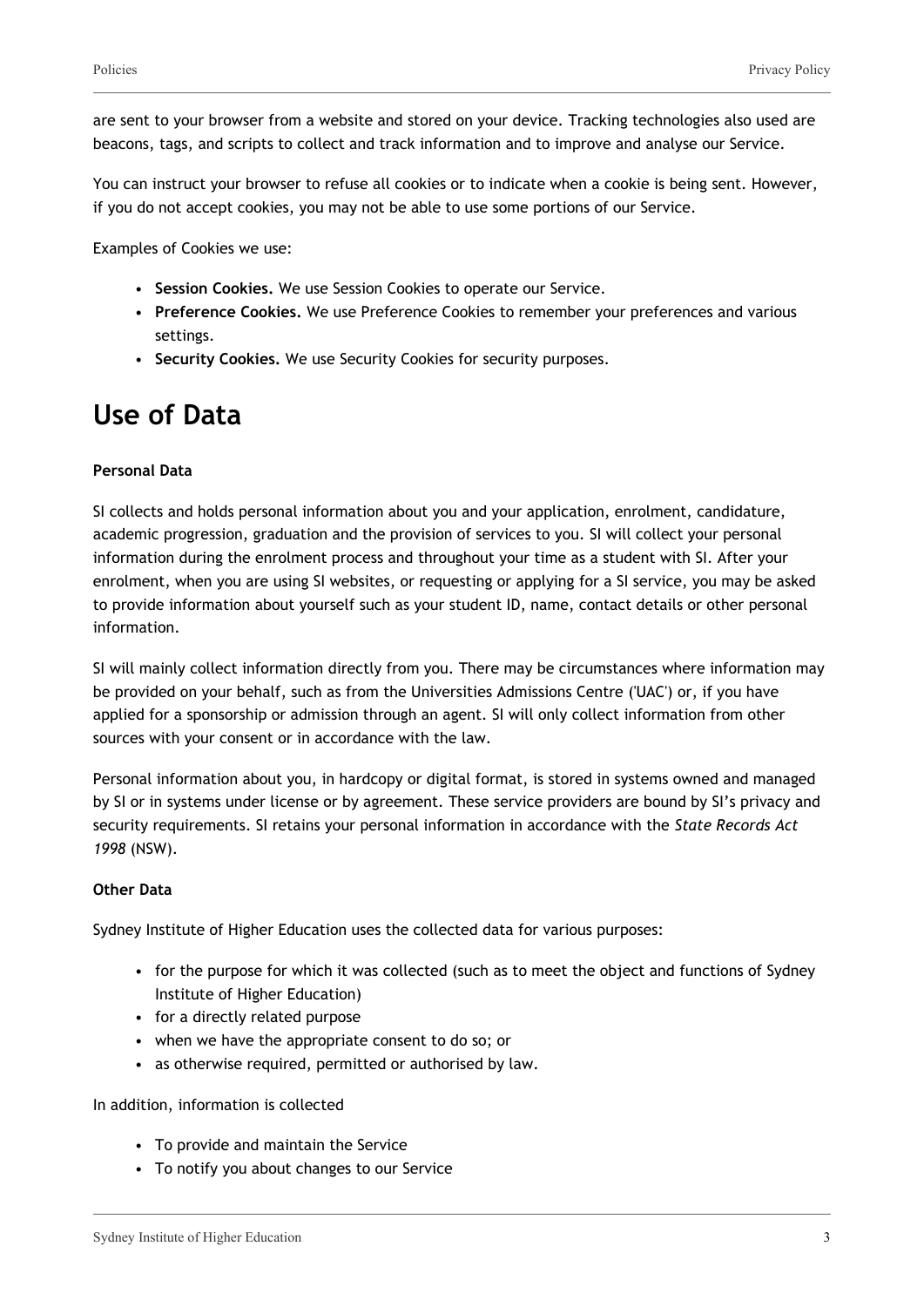- To allow you to participate in interactive features of our Service when you choose to do so
- To provide analysis or valuable information so that we can improve the Service
- To monitor the usage of the Service
- To detect, prevent and address technical issues

### **Disclosure of Data**

#### **Personal Data**

SI will only use or disclose your personal information:

- for the purpose for which it was collected
- for a directly related purpose
- when we have the appropriate consent to do so, or
- as otherwise required, permitted or authorised by law.

SI will use and/or disclose your personal information in administering and managing your application, enrolment, candidature, academic progress and graduation. SI will also use and/or disclose your personal information to administer and manage the provision of services to you, to support your learning and for other directly related purposes that you would reasonably expect, such as to facilitate student support, strategic planning, infrastructure and providing sustainable resources.

SI will only disclose information in accordance with consent received or pursuant to external legislative requirements. For instance:

- In compliance with the law SI will disclose your personal information to Centrelink, the Department of Education and Training, the Department of Home Affairs, the Department of Foreign Affairs and Trade and the Australian Taxation Office.
- If you hold a concession Opal card, we will disclose your name, student ID, date of birth, course expiry date (if applicable) and your assessed eligibility for concession to travel to Transport for NSW for the purpose of determining eligibility for and administering concessions and for directly related purposes such as audit, management and operational activities for concessions.
- To attempt to contact or locate you or to notify the relevant authority or your emergency contact if there are reasonable grounds to be concerned about your welfare or safety.
- For learning and business analytics to assist SI to make better decisions regarding operations and services, your learning experience and outcomes and the promotion of academic excellence. Analytics may also be used to offer you personalised services and support.

### **Other Data**

Your information, including Personal Data, may be transferred to  $-$  and maintained on  $-$  computers located outside of your state, province, country or other governmental jurisdiction where the data protection laws may differ than those from your jurisdiction.

If you are located outside Australia and choose to provide information to us, please note that we transfer the data, including Personal Data, to Australia and process it there.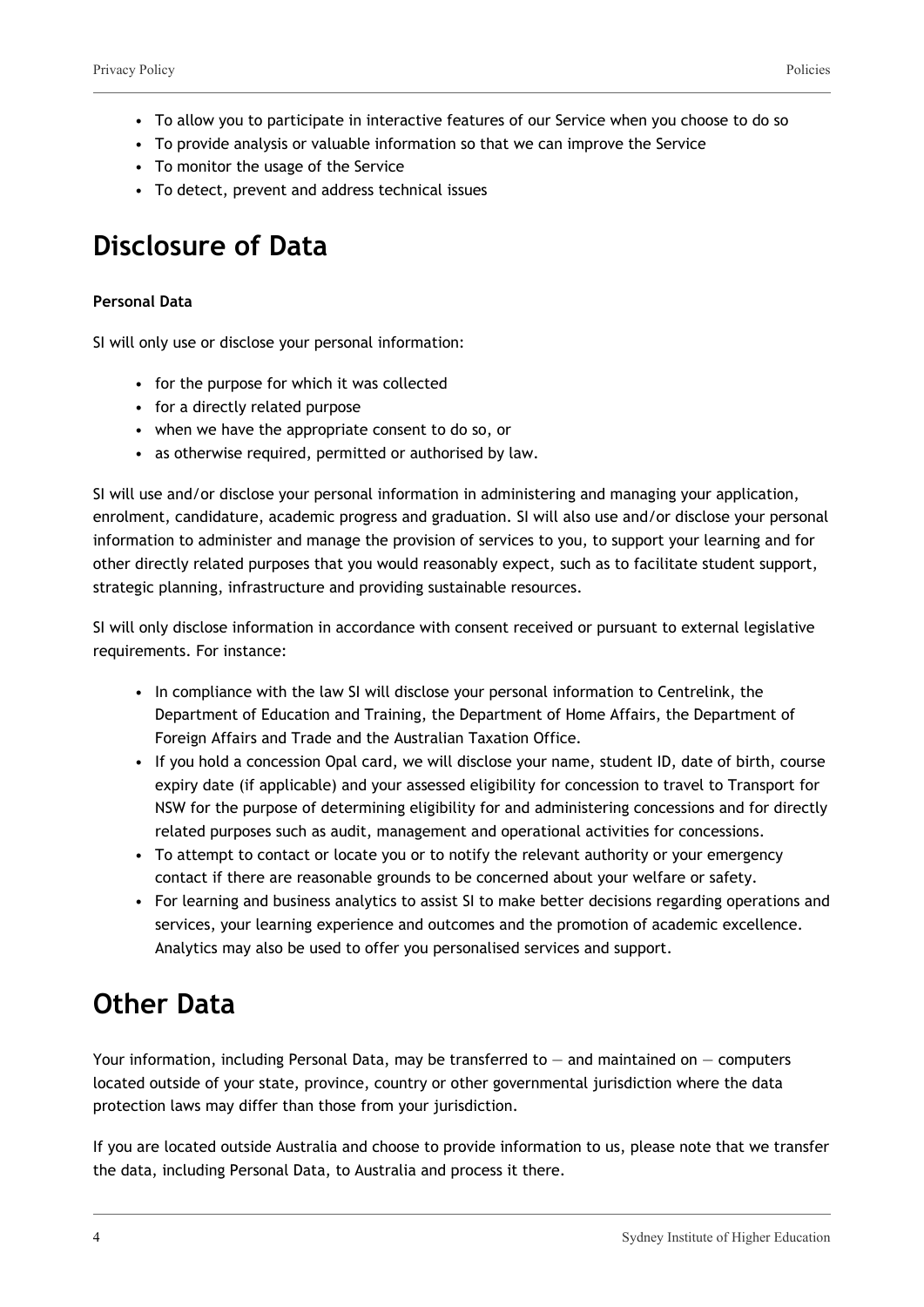Your consent to this *Privacy Policy* followed by your submission of such information represents your agreement to that transfer.

Sydney Institute of Higher Education will take all steps reasonably necessary to ensure that your data is treated securely and in accordance with this *Privacy Policy* and no transfer of your Personal Data will take place to an organization or a country unless there are adequate controls in place including the security of your data and other personal information.

Sydney Institute of Higher Education may disclose your Personal Data in the good faith belief that such action is necessary to:

- To comply with a legal obligation
- To protect and defend the rights or property of Sydney Institute of Higher Education
- To prevent or investigate possible wrongdoing in connection with the Service
- To protect the personal safety of users of the Service or the public
- To protect against legal liability

### **Security of Data**

#### **Personal Data**

SI holds information in both computer and paper-based records. SI takes all reasonable steps to ensure the information it holds is accurate and complete and that it is protected from misuse, loss, unauthorized access or disclosure.

#### **Other Data**

The security of your data is important to us, but remember that no method of transmission over the Internet, or method of electronic storage is 100% secure. While we strive to use commercially acceptable means to protect your Personal Data, we cannot guarantee its absolute security.

#### **Service Providers**

We may employ third party companies and individuals to facilitate our Service ("Service Providers"), to provide the Service on our behalf, to perform Service-related services or to assist us in analyzing how our Service is used.

These third parties have access to your Personal Data only to perform these tasks on our behalf and are obligated not to disclose or use it for any other purpose.

#### **Links To Other Sites**

Our Service may contain links to other sites that are not operated by us. If you click on a third party link, you will be directed to that third party's site. We strongly advise you to review the *Privacy Policy* of every site you visit. We have no control over and assume no responsibility for the content, privacy policies or practices of any third party sites or services.

#### **Children's Privacy**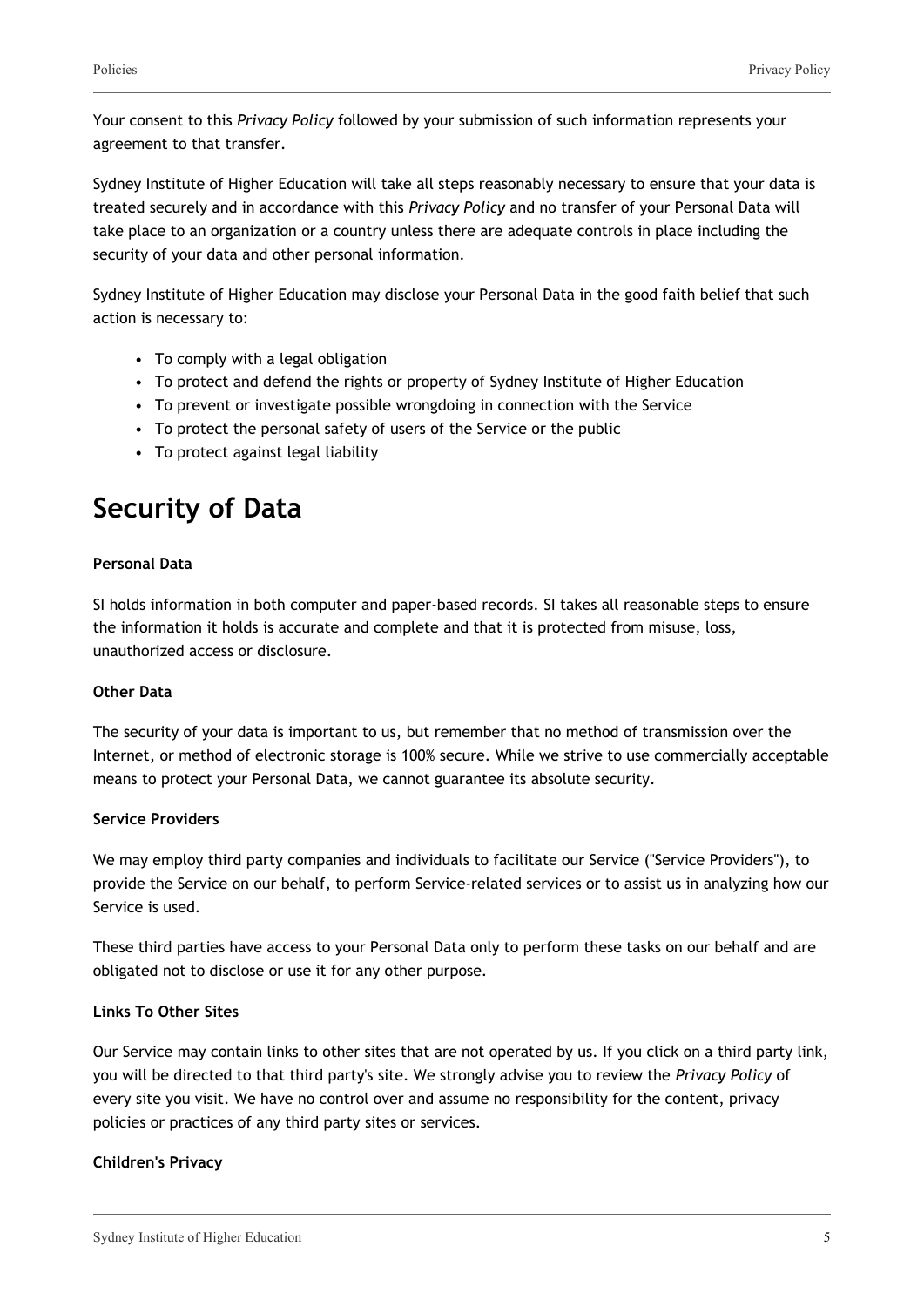We do not knowingly collect personally identifiable information from anyone under the age of 18. If you are a parent or guardian and you are aware that your Children has provided us with Personal Data, please contact us. If we become aware that we have collected Personal Data from children without verification of parental consent, we take steps to remove that information from our servers.

### **Access to and correction of personal information**

Under NSW privacy laws, you have the right to request access to and correct any personal information concerning you held by the University.

### **Accessing your personal information**

You have the right to access any of your personal information held by the University. If you believe that information is inaccurate, not relevant to the purpose for which is was collected, not up to date or incomplete or misleading you have the right apply to have it amended.

#### **Accessing your student file**

Your student file contains information relating to general student administration matters including applications for credit or cross-institutional study, deferral requests and approval, exclusion and readmission and re-enrolment.

Students may also access other personal information held in records such as Special Consideration forms, Student Appeals proceedings or disciplinary proceedings.

#### **Correction of information**

If you consider that SI's records about you are incomplete, incorrect out of date or misleading you can apply to have those records amended. Routine matters, such as change of name, address or other contact information should be directed to the Student Administration Coordinator.

#### **Other Data**

Students have the right to request the erasure, portability or restriction of processing of their personal information, and, to object to the processing of personal information.

If a student resides in or are located in, the European Economic Area, under the GDPR, where your information is collected, used or disclosed as a result of your express consent, you may withdraw that consent at any time.

### **Changes to this Privacy Policy**

We may update our *Privacy Policy* from time to time. We will notify you of any changes by posting the new *Privacy Policy* on this page.

We will let you know via email and/or a prominent notice on our Service, prior to the change becoming effective and update the "effective date" at the top of this *Privacy Policy*.